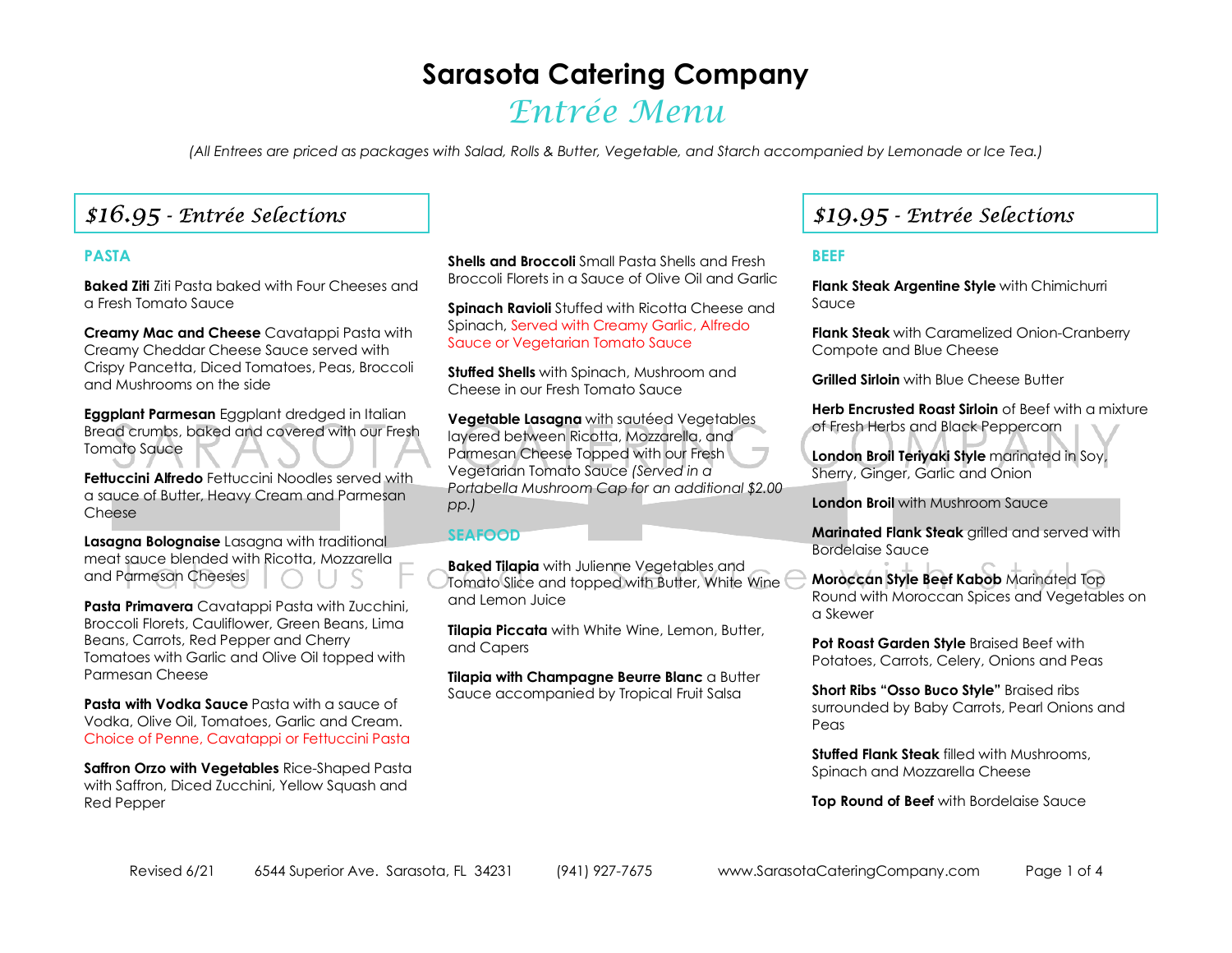# **Sarasota Catering Company** Entrée Menu

*(All Entrees are priced as packages with Salad, Rolls & Butter, Vegetable, and Starch accompanied by Lemonade or Ice Tea.)* 

## \$19.95 - Entrée Selections (cont.)

#### **CHICKEN**

**Chicken Ala Francaise** Chicken Breast Stuffed with Spinach, Fontina Cheese and Prosciutto

**Chicken Basque Style** Roasted with Onion, Green and Red Peppers, Tomato, Garlic, Prosciutto and White Wine

**Chicken Chardonnay** Breast of Chicken with a Sauce of Leeks and Chardonnay Wine

**Chicken Chasseur** Sauce with Mushrooms, Shallots and White Wine

**Chicken Cordon Bleu** Chicken breast stuffed with Ham and Swiss Cheese, Breaded and served with a Chicken Veloute

**Chicken Divan** Chicken Medallions with Broccoli over Rice with a Mornay Sauce

**Chicken Italian Style** Chicken Breast cooked with Green and Red Peppers, Onion, Basil and Italian **Meatballs** 

**Chicken Kabobs** – Hawaiian, Greek, Jerk or Tandoori style

**Chicken Marsala** Breast of Chicken in Marsala Sauce with Mushrooms

**Chicken Piccata** Pounded Chicken Breasts in a Lemon and Capers White Wine Sauce

**Chicken Provencal** Sautéed Chicken Breast with a Sauce of Anchovy, Tomato, Olives and Basil

**Chicken with Lemongrass and Three Peppers** Thai style Chicken with Red, Green and Yellow Peppers

**Chicken with Mushroom Sauce** Grilled Chicken Breast with a Rich Mushroom Sauce

**Coq Au Vin** (Bone-In) Classic dish of Mushrooms, Pearl Onions and Bacon

**Herb Roasted Chicken** (Bone-In) Roasted Chicken flavored with Herbs and a Natural Chicken Gravy

**Italian Chicken Roulade** Breast stuffed with Capicola, Provolone and Basil

**Jerk Chicken** Marinated in Jerk Seasonings and served with Jerk BBQ Squce

**Mediterranean Chicken** Breast stuffed with Spinach, Feta, Sundried Tomato and Mozzarella

**Stuffed Chicken Breast Doria** Chicken Breast stuffed with Thigh Meat and Shallots then poached and served with a Cucumber Yogurt Sauce

#### **POULTRY**

**Turkey Dinner** Sliced Turkey Breast with Sage Stuffing and Homemade Turkey Gravy

#### **PORK**

**BBQ Spare Ribs** Slow-cooked and served with BBQ Sauce

**Caribbean Pork** Marinated in Jerk Seasoning and Served with a Jerk BBQ sauce

**Hawaiian Pork** Char grilled and Served with a Sweet Sour Sauce with Red and Green Peppers and Pineapple

**Hickory Smoked Ham** served with a Dijon Mustard, Pineapple, Apple and Clove Glaze

**Pork Tenderloin** filling with Sage Stuffing and Dried Fruit Brushed with an Orange Pomegranate Glaze

**Pork Tenderloin** marinated with Soy and Ginger and served with a sauce of Honey, Cider Vinegar and Tomato

**Pork Tenderloin** stuffed with Goat Cheese and Fresh Sage and cover with a Raspberry Dijon Glaze

**Pork Tenderloin** with Red Onion Apple Compote and a Calvados Brandy Sauce

**Pulled Pork** Brined, Dry Rubbed and Slow Cooked served with BBQ sauce

**Seasoned Pork** wrapped in a Banana Leaf served with Tropical Fruit Salsa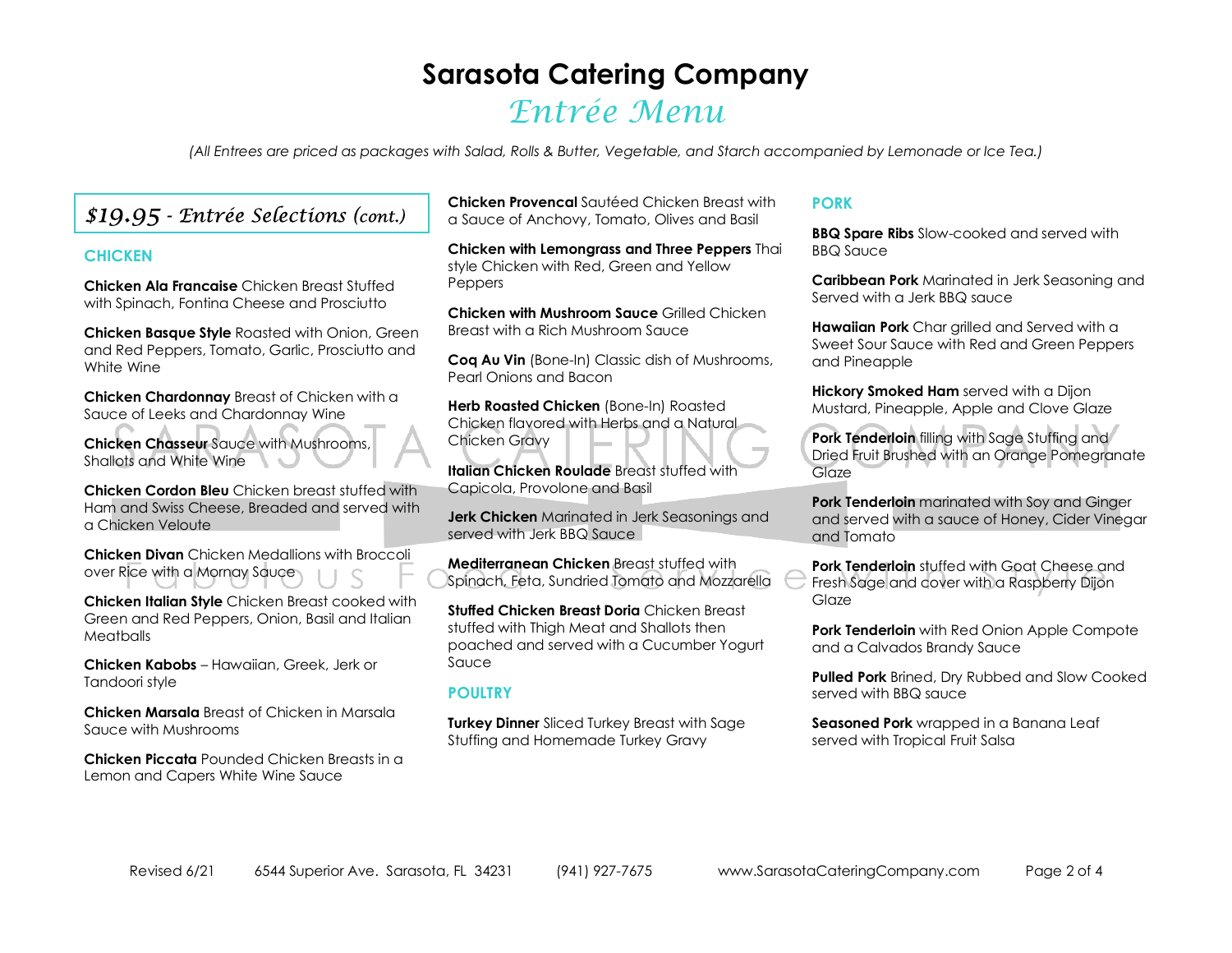# **Sarasota Catering Company**

# Entrée Menu

*(All Entrees are priced as packages with Salad, Rolls & Butter, Vegetable, and Starch accompanied by Lemonade or Ice Tea.)* 

### \$23.95 - Entrée Selections

#### **LAMB**

**Grilled Lamb Chops** Served with Mint Demi-Glaze

**Lamb Top Round** brushed with Dijon Mustard and Herbs d'Provance

**Leg of Lamb** Marinated with Yogurt and Roasted with Garlic and Olive Oil

**Rack of Lamb** brushed with Dijon Mustard, Garlic, Parsley and Bread Crumbs served with Mint Demi-glace

**Shish Kabob** skewers of marinated Lamb and Beef grilled with Green Peppers, Cherry Tomatoes and Red Onions accompanied by a Yogurt Cucumber Sauce

**Souvlaki** Marinated Lamb Skewers served with a Mint Yogurt Sauce

#### **SEAFOOD**

**Baked Salmon** served with Lemon Beurre Blanc Sauce

**Baked Salmon Fillet** with a Sweet Chili Glaze

**Blackened Salmon** with Creole Seasoning with Mango Salsa

**Bourbon Glazed Salmon** Baked and served with extra sauce

**Grilled Mahi Mahi** Served with Pineapple Salsa

**Salmon Fillet** baked with a Honey Mustard Glaze and served with a Dill Cream Sauce

**Salmon Paupiettes** Poached Salmon Mousse with Bay Scallops in a Tomato Coulis

**Scallops** Sautéed and served over Julienne Vegetables with a Saffron Beurre Blanc

**SHRIMP** 

**New Orleans Style Barbecue Shrimp** Barbecue Sauce with Creole Seasoning and Hot Sauce

**Shrimp De Jonge** Shrimp in a Sauce of Butter, Garlic and White Wine topped with Breadcrumbs

**Shrimp Kabobs** with Pineapple, Red and Green Peppers with a Apricot Ginger Sauce

**Shrimp Scampi** Shrimp Sautéed in Butter, Garlic, White Wine and Parsley

**Stuffed Shrimp** Crabmeat, wine and breading with a Parsley Butter Sauce

## \$25.95 - Entrée Selections

### **PORK**

**Stuffed Pork Chops** brined double thick Pork Chops stuffed with Cornbread, Currents, Celery and Onions

#### **PRIME RIB**

**SEAFOOD** 

**Prime Rib of Beef** with Creamy Horseradish Sauce and Au Jus

**Blackened Snapper** with Creole Seasoning with Mango Salsa

**Halibut Braised in Red Wine** with Applewood Smoked Bacon, Pearl Onions and Mushrooms

**Pistachio Encrusted Red Snapper** with White Wine Sauce

**Snapper Veracruz** Snapper fillets covered with a Salsa of Tomatoes, Onions, Green Olives, Pinto Beans and Cilantro

**Sole Roulades** Salmon Mousse wrapped in Sole Fillets Served with a Lobster Cream Sauce

**Seafood Lasagna** Scallops, Shrimp, Crabmeat and Grouper in a rich Alfredo Sauce

**Tuna Kabobs** Tuna Marinated with Soy and Ginger Accompanied by Fresh Vegetables on a Skewer